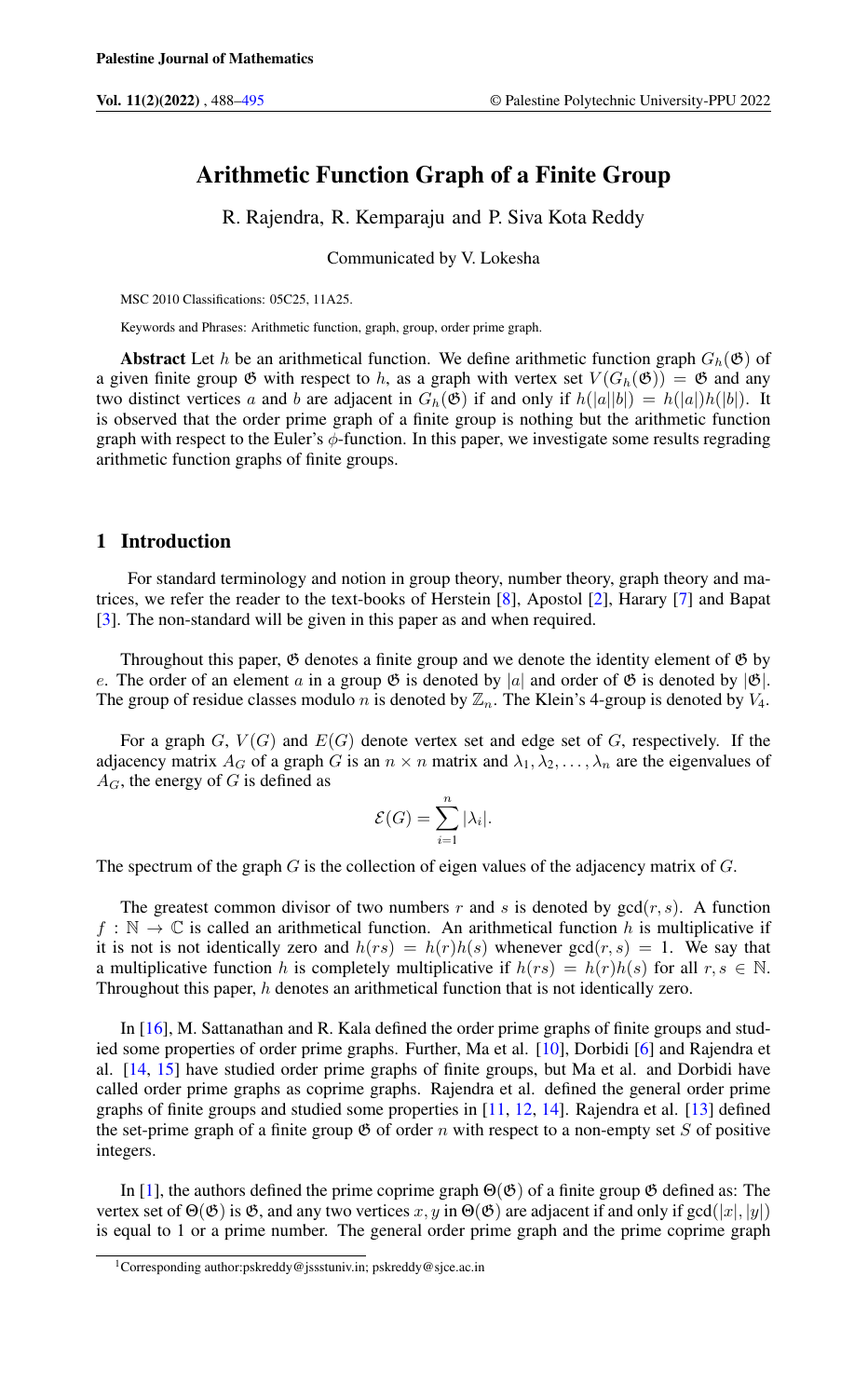coincide for all finite groups except for the cyclic groups of prime order. Also, the prime coprime graph of a finite group which coincides with the concepts of the set-prime graph  $G_S(\mathfrak{G})$ (see [\[13\]](#page-6-12)) of a finite group  $\mathfrak G$  for some particular set S.

In this paper, we define the arithmetic function graph of a finite group with respect to an arithmetical function. It is observed that the order prime graph of a finite group is nothing but the arithmetic function graph with respect to the Euler's  $\phi$ -function. We investigate some results related to diameter, dominating sets, planarity and isomorphism of arithmetic function graphs of finite groups.

## 2 Definitions

Let  $\mathfrak G$  be a finite group of order n and let S be a non-empty set of positive integers. We recall the definition of order prime graph and we define arithmetic function graph of  $\mathfrak{G}$  with respect to an arithmetical function. For standard terminology and notion in group theory, number theory, graph theory and matrices, we refer the reader to the text-books of Herstein [\[8\]](#page-6-1), Apostol [\[2\]](#page-6-2), Harary [\[7\]](#page-6-3) and Bapat [\[3\]](#page-6-4). The non-standard will be given in this paper as and when required.

Throughout this paper,  $\mathfrak G$  denotes a finite group and we denote the identity element of  $\mathfrak G$  by e. The order of an element a in a group  $\mathfrak G$  is denoted by |a| and order of  $\mathfrak G$  is denoted by  $|\mathfrak G|$ . The group of residue classes modulo n is denoted by  $\mathbb{Z}_n$ . The Klein's 4-group is denoted by  $V_4$ .

For a graph  $G, V(G)$  and  $E(G)$  denote vertex set and edge set of G, respectively. If the adjacency matrix  $A_G$  of a graph G is an  $n \times n$  matrix and  $\lambda_1, \lambda_2, \ldots, \lambda_n$  are the eigenvalues of  $A_G$ , the energy of G is defined as

$$
\mathcal{E}(G) = \sum_{i=1}^{n} |\lambda_i|.
$$

The spectrum of the graph  $G$  is the collection of eigen values of the adjacency matrix of  $G$ .

The greatest common divisor of two numbers r and s is denoted by  $gcd(r, s)$ . A function  $f : \mathbb{N} \to \mathbb{C}$  is called an arithmetical function. An arithmetical function h is multiplicative if it is not is not identically zero and  $h(rs) = h(r)h(s)$  whenever  $gcd(r, s) = 1$ . We say that a multiplicative function h is completely multiplicative if  $h(rs) = h(r)h(s)$  for all  $r, s \in \mathbb{N}$ . Throughout this paper, h denotes an arithmetical function that is not identically zero.

In [\[16\]](#page-6-5), M. Sattanathan and R. Kala defined the order prime graphs of finite groups and studied some properties of order prime graphs. Further, Ma et al. [\[10\]](#page-6-6), Dorbidi [\[6\]](#page-6-7) and Rajendra et al. [\[14,](#page-6-8) [15\]](#page-6-9) have studied order prime graphs of finite groups, but Ma et al. and Dorbidi have called order prime graphs as coprime graphs. Rajendra et al. defined the general order prime graphs of finite groups and studied some properties in [\[11,](#page-6-10) [12,](#page-6-11) [14\]](#page-6-8). Rajendra et al. [\[13\]](#page-6-12) defined the set-prime graph of a finite group  $\mathfrak G$  of order n with respect to a non-empty set S of positive integers.

In [\[1\]](#page-6-13), the authors defined the prime coprime graph  $\Theta(\mathfrak{G})$  of a finite group  $\mathfrak{G}$  defined as: The vertex set of  $\Theta(\mathfrak{G})$  is  $\mathfrak{G}$ , and any two vertices  $x, y$  in  $\Theta(\mathfrak{G})$  are adjacent if and only if gcd(|x|, |y|) is equal to 1 or a prime number. The general order prime graph and the prime coprime graph coincide for all finite groups except for the cyclic groups of prime order. Also, the prime coprime graph of a finite group which coincides with the concepts of the set-prime graph  $G_S(\mathfrak{G})$ (see [\[13\]](#page-6-12)) of a finite group  $\mathfrak G$  for some particular set S.

In this paper, we define the arithmetic function graph of a finite group with respect to an arithmetical function. It is observed that the order prime graph of a finite group is nothing but the arithmetic function graph with respect to the Euler's  $\phi$ -function. We investigate some results related to diameter, dominating sets, planarity and isomorphism of arithmetic function graphs of finite groups.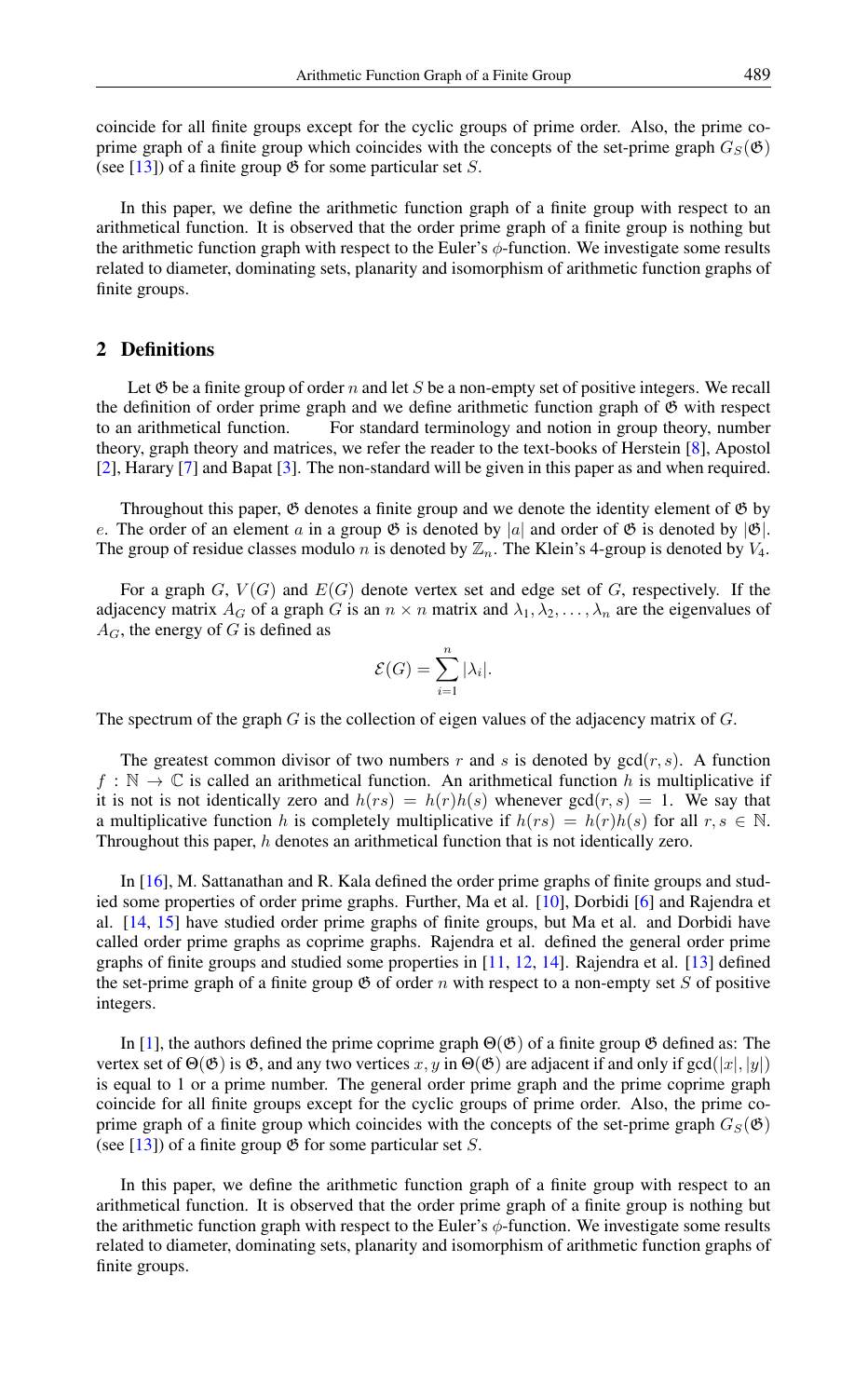## 3 Definitions

Let  $\mathfrak G$  be a finite group of order n and let S be a non-empty set of positive integers. We recall the definition of order prime graph and we define arithmetic function graph of  $\mathfrak G$  with respect to an arithmetical function.

<span id="page-2-3"></span>**Definition 3.1.** [\[16\]](#page-6-5) The order prime graph  $OP(\mathfrak{G})$  of  $\mathfrak{G}$  is defined as a graph with the vertex set  $V(OP(\mathfrak{G})) = \mathfrak{G}$  and any two vertices a and b are adjacent in  $OP(\mathfrak{G})$  if and only if  $gcd(|a|, |b|)$  = 1.

<span id="page-2-0"></span>**Definition 3.2.** The Arithmetic function graph  $G_h(\mathfrak{G})$  of  $\mathfrak{G}$  with respect to an arithmetical function h is defined as a graph with vertex set  $V(G_h(\mathfrak{G})) = \mathfrak{G}$  and two vertices a and b are adjacent in  $G_h(\mathfrak{G})$  if and only if  $h(|a||b|) = h(|a|)h(|b|)$ .

By the Definition [3.2,](#page-2-0) it is clear that, for any arithmetical function h and any finite group  $\mathfrak{G}$ , the arithmetic function graph  $G_h(\mathfrak{G})$  is a simple graph. Rani Jose and D. Susha have introduced the  $\mu$ -graph of a finite group [\[9\]](#page-6-14), which serves as an example of an arithmetic function graph with  $h = \mu$ . In the next section, it is shown that the order prime graph  $OP(\mathfrak{G})$  is nothing but the arithmetic function graph  $G_{\phi}(\mathfrak{G})$  with respect to the Euler's  $\phi$ -function (see Corollary [4.11\)](#page-4-0).

# 4 Results

**Proposition 4.1.** Let h be an arithmetical function. If  $\mathfrak{G}_1$  is a subgroup of a finite group  $\mathfrak{G}_2$ , then  $G_h(\mathfrak{G}_1)$  *is a subgraph of*  $G_h(\mathfrak{G}_2)$ *.* 

*Proof.* Suppose that  $\mathfrak{G}_1$  is a subgroup of the finite group  $\mathfrak{G}_2$ . Then  $V(G_h(\mathfrak{G}_1)) \subset V(G_h(\mathfrak{G}_2))$ and the order of an element x in  $\mathfrak{G}_1$  remains same in both  $\mathfrak{G}_1$  and  $\mathfrak{G}_2$ . Hence, if  $x, y \in$  $V(G_h(\mathfrak{G}_1))$  are adjacent in  $G_h(\mathfrak{G}_1)$ , then they remain adjacent  $G_h(\mathfrak{G}_2)$ . So,  $G_h(\mathfrak{G}_1)$  is a subgraph of  $G_h(\mathfrak{G}_2)$ .  $\Box$ 

**Proposition 4.2.** Let  $\mathfrak{G}$  *be a finite group. If h is a completely multiplicative function, then*  $G_h(\mathfrak{G})$ *is a complete graph.*

*Proof.* Suppose that h is a completely multiplicative function. Then  $h(rs) = h(r)h(s)$  for all  $r, s \in \mathbb{N}$ . Hence  $h(|a||b|) = h(|a|)h(|b|)$  for any two elements a and b in  $\mathfrak{G}$ . Therefore, any two vertices in  $G_h(\mathfrak{G})$  are adjacent and consequently,  $G_h(\mathfrak{G})$ 

<span id="page-2-1"></span>**Proposition 4.3.** Let  $\mathfrak{G}_1$  and  $\mathfrak{G}_2$  be two finite groups and let h be a multiplicative function. If  $\mathfrak{G}_1 \cong \mathfrak{G}_2$ , then  $G_h(\mathfrak{G}_1) \cong G_h(\mathfrak{G}_2)$ .

*Proof.* Let  $\eta : \mathfrak{G}_1 \to \mathfrak{G}_2$  be a group isomorphism. Clearly,  $\eta$  is a bijective mapping of  $V(G_h(\mathfrak{G}_1))$ onto  $V(G_h(\mathfrak{G}_2))$ . Let x and y be two vertices in  $G_h(\mathfrak{G}_1)$ . Since  $|a| = |\eta(a)|, \forall a \in \mathfrak{G}$ , it follows that,  $xy \in E(G_h(\mathfrak{G}_1))$  if and only if  $\eta(x)\eta(y) \in E(G_h(\mathfrak{G}_2))$ . Thus,  $\eta$  is a graph isomorphism of  $G_h(\mathfrak{G}_1)$  onto  $G_h(\mathfrak{G}_2)$ .  $\Box$ 

Remark 4.4. The converse of the Proposition [4.3](#page-2-1) is not true in general. For instance, for a completely multiplicative function h, we have  $G_h(V_4) \cong G_h(\mathbb{Z}_4) \cong K_4$ , but the groups  $V_4$  and  $\mathbb{Z}_4$  are not isomorphic.

Proposition 4.5. *Let* G *be a finite group of order* n*. If* h *is an arithmetical function such that*  $h(1) = 1$ , then

- *(1)*  $G_h(\mathfrak{G})$  *is a connected graph,*
- *(2)* {e} *is a dominating set,*
- *(3)* deg(*e*) = *n* − 1 *and*  $\Delta(G_h(\mathfrak{G})) = n 1$ *,*
- *(4)*  $diam(G_S(\mathfrak{G})) < 2$ .
- <span id="page-2-2"></span> $(5)$   $(n-1)$  ≤  $|E(G_h(\mathfrak{G}))|$  ≤  $\binom{n}{2}$ *.*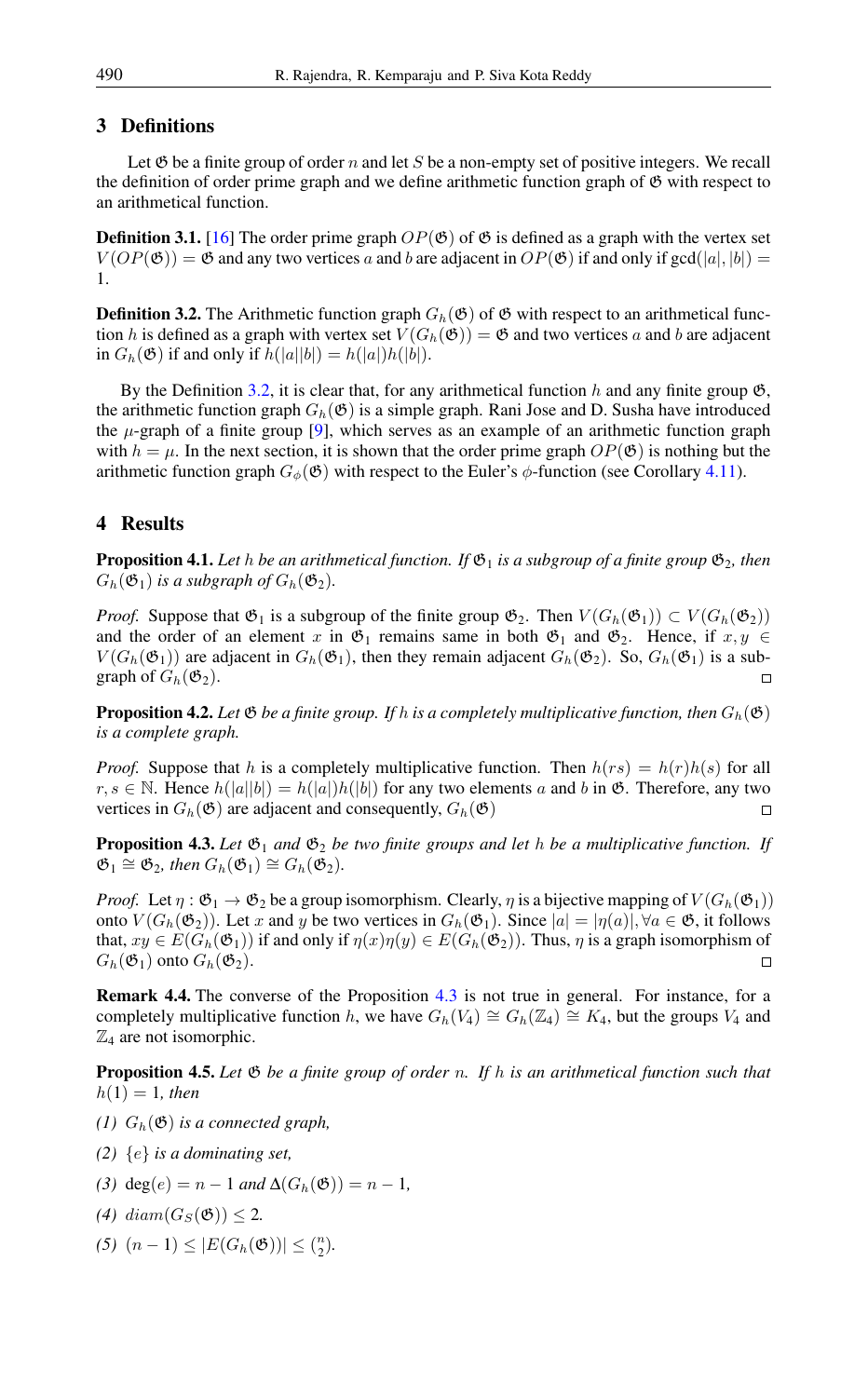*Proof.* Suppose that h is an arithmetical function such that  $h(1) = 1$ . Then  $h(|e||a|) = h(1 \cdot$  $|a|$ ) = h(|a|) = h(1)h(|a|) = h(|e|)h(|a|) for any element a in  $\mathfrak{G}$ . Therefore, e is adjacent to every other vertex in  $G_h(\mathfrak{G})$  and  $\deg(e) = n - 1$ . Therefore,  $G_h(\mathfrak{G})$  is a connected graph,  $\{e\}$  is a dominating set,  $\Delta(G_h(\mathfrak{G})) = n - 1$  and  $diam(G_S(\mathfrak{G})) \leq 2$ ; proving (1)-(4). Since  $G_h(\mathfrak{G})$  is a simple graph with deg(e) =  $n - 1$ , (5) follows.

Corollary 4.6. *Let* G *be a finite group order* n*. If* h *is multiplicative, then*

- *(1)*  $G_h(\mathfrak{G})$  *is a connected graph,*
- *(2)* {e} *is a dominating set,*
- *(3)* deg(e) =  $n 1$  *and*  $\Delta(G_h(\mathfrak{G})) = n 1$ *,*
- (4)  $diam(G_S(\mathfrak{G})) < 2$ .
- $(5)$   $(n-1)$  ≤  $|E(G_h(\mathfrak{G}))|$  ≤  $\binom{n}{2}$ *.*

*Proof.* If h is multiplicative, then  $h(1) = 1$  (see [\[2,](#page-6-2) Theorem 2.12]) and hence by Proposition [4,](#page-2-2) the corollary follows.

**Remark 4.7.** If  $h(1) \neq 1$ , then h is not multiplicative and the arithmetic function graph of a finite group may or may not be connected. For instance, consider the Mangoldt's function  $\Lambda(n)$ :

$$
\Lambda(n) := \begin{cases} \log p, & \text{if } n = p^m \text{ for some prime } p \text{ and some } m \ge 1, \\ 0, & \text{otherwise.} \end{cases}
$$

Note that Mangoldt's function is not multiplicative. We have  $\Lambda(1) = 0$ ,  $\Lambda(2) = \log 2$  and  $\Lambda(1 \cdot 2) \neq \Lambda(1)\Lambda(2)$ . Therefore, in the Λ-graph  $G_{\Lambda}(V_4)$  of the Klein-4 group  $V_4 = \{e, a, b, c\}$ , a, b and c are not adjacent to e. Hence  $G_0(V_4)$  is disconnected. But the  $\Lambda$ -graph  $G_0(\mathbb{Z}_6)$  is a connected graph given in Figure [1.](#page-3-0)



<span id="page-3-0"></span>**Figure 1.** A-graph  $G_{\Lambda}(\mathbb{Z}_6)$  of  $\mathbb{Z}_6$ 

**Proposition 4.8.** Let  $\mathfrak{G}$  *be a finite group of order* n *and* h *be a multiplicative function.* If  $x \in \mathfrak{G}$ *such that* |x| *is relatively prime to* |y| *for all*  $y \neq x$  *in*  $\mathfrak{G}$ *, then*  $\deg(x) = n - 1$  *and*  $\{x\}$  *is a dominating set of*  $G_h(\mathfrak{G})$ *.* 

*Proof.* Suppose that  $x \in \mathfrak{G}$  such that |x| is relatively prime to |y| for all  $y \neq x$  in  $\mathfrak{G}$ . Then  $h(|x||y|) = h(|x|)h(|y|)$ , for all  $y \neq x$  in  $\mathfrak{G}$ . Hence, x is adjacent to every other vertex in  $G_h(\mathfrak{G})$ and consequently,  $deg(x) = n - 1$  and  $\{x\}$  is a dominating set of  $G_h(\mathfrak{G})$ .  $\Box$ 

<span id="page-3-1"></span>**Theorem 4.9.** Let  $\mathfrak{G}$  be a finite group. If h is a multiplicative function, then  $OP(\mathfrak{G})$  is a subgroup  $of$   $G_h$ ( $\mathfrak{G}$ ).

*Proof.* Suppose that h is a multiplicative function. Let  $a, b \in \mathfrak{G}$ . Then, we have

*a* and *b* are adjacent in 
$$
OP(\mathfrak{G}) \implies \gcd(|a|, |b|) = 1
$$
  
 $\implies h(|a||b|) = h(|a|)h(|b|)$   
 $\implies a$  and *b* are adjacent in  $G_h(\mathfrak{G})$ .

Therefore,  $OP(\mathfrak{G})$  is a subgroup of  $G_h(\mathfrak{G})$ .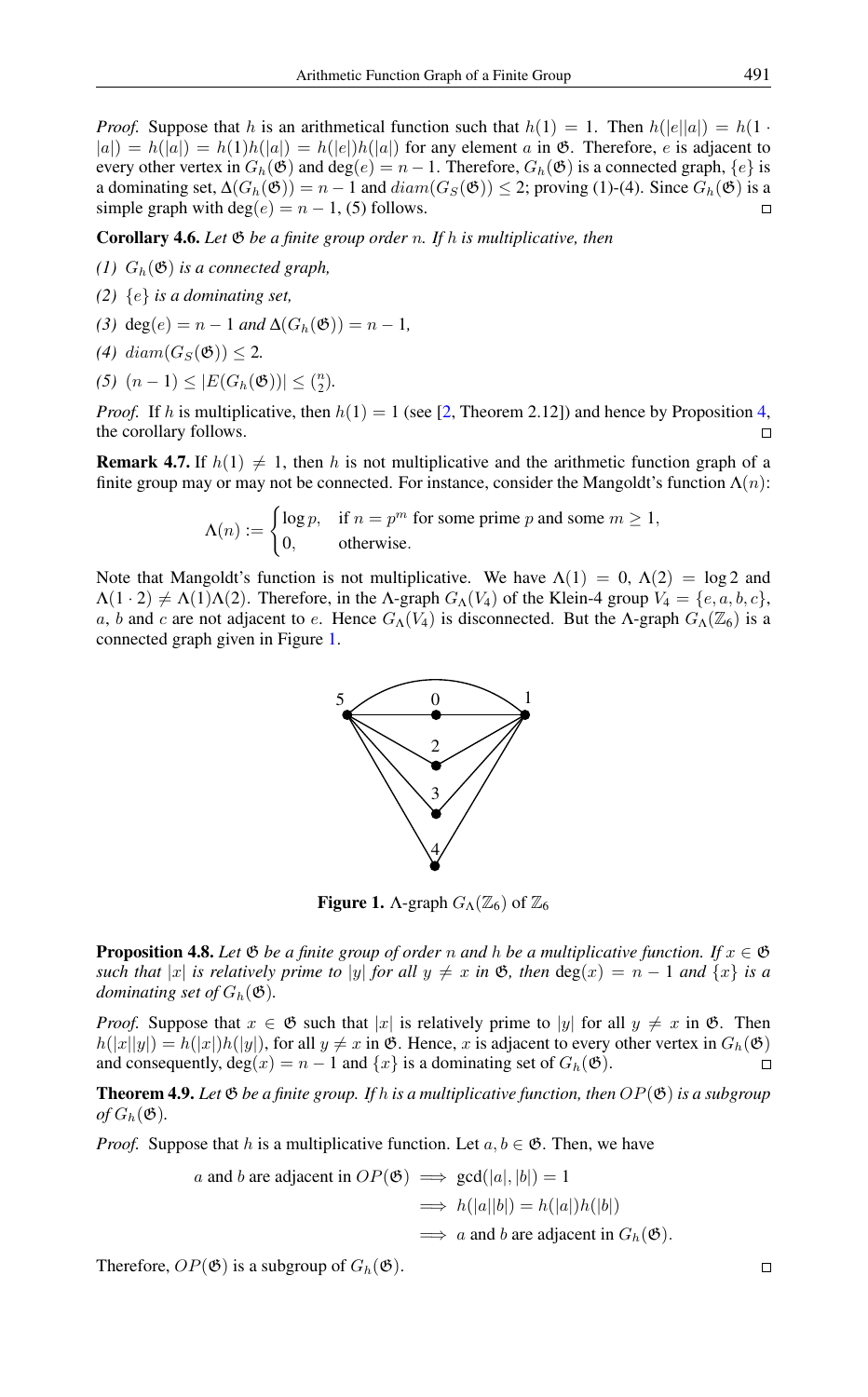The Theorem [4.9](#page-3-1) together with the Definitions [3.1](#page-2-3) and [3.2,](#page-2-0) gives the following result:

<span id="page-4-1"></span>Corollary 4.10. *Let* h *be a multiplicative function and* G *be a finite group. Then*

 $OP(\mathfrak{G}) = G_h(\mathfrak{G})$  *if and only if for any*  $a, b \in \mathfrak{G}$ ,  $h(|a||b|) = h(|a|)h(|b|)$  *implies*  $gcd(|a|, |b|) = 1.$ 

<span id="page-4-0"></span>Corollary 4.11. *Let* G *be a finite group. For the Euler's* φ*-function,*

$$
G_{\phi}(\mathfrak{G}) = OP(\mathfrak{G}).
$$

*Proof.* The Euler's  $\phi$ -function is a multiplicative function and we have the identity

$$
\phi(mn) = \phi(m)\phi(n)\frac{d}{\phi(d)},
$$

where  $d = \gcd(m, n)$ . We have  $\varphi(d) < d$  whenever  $d > 1$ . Therefore, if  $\gcd(m, n) > 1$ , then  $\phi(mn) > \phi(m)\phi(n)$ . So,

 $\phi(mn) = \phi(m)\phi(n)$  if and only if gcd $(m, n) = 1$ . Thus, for any  $a, b \in \mathfrak{G}, \phi(|a||b|) = \phi(|a|)\phi(|b|)$  implies  $gcd(|a|, |b|) = 1$ . Hence, by the Corol-lary [4.10,](#page-4-1)  $G_{\phi}(\mathfrak{G}) = OP(\mathfrak{G})$ .  $\Box$ 

Corollary 4.12. *Let* G *be a finite group and* F *be the set of all multiplicative functions. Then*

$$
\bigcap_{f\in F} G_h(\mathfrak{G})=OP(\mathfrak{G}).
$$

*Proof.* By Theorem [4.9,](#page-3-1) we have

$$
OP(\mathfrak{G}) \subset G_h(\mathfrak{G}), \ \forall f \in F \tag{4.1}
$$

From the Corollary [4.11,](#page-4-0) we have

<span id="page-4-3"></span><span id="page-4-2"></span>
$$
G_{\phi}(\mathfrak{G}) = OP(\mathfrak{G}) \tag{4.2}
$$

Since  $\phi \in F$ , combining [\(4.1\)](#page-4-2) and [\(4.2\)](#page-4-3), we get  $\bigcap_{f \in F} G_h(\mathfrak{G}) = OP(\mathfrak{G})$ .  $\Box$ 

**Observation:** We observe that, if h is an arithmetical function with  $h(1) = 1$ , then

- (i)  $G_h(\mathbb{Z}_2) \cong K_2$ ,
- (ii)  $G_h(\mathbb{Z}_3) \cong K_3$  if and only if  $h(3^2) = h(3)^2$ ,
- (iii)  $G_h(\mathbb{Z}_3) \cong K_{1,2}$  if and only if  $h(3^2) \neq h(3)^2$ .

<span id="page-4-4"></span>**Theorem 4.13.** Let  $\mathfrak{G}$  be a finite group of order  $p > 2$ , where p is a prime, and h be a multiplica*tive function. Then*

- *(i)*  $G_h(\mathfrak{G})$  *is a star if and only if*  $h(p^2) \neq h(p)^2$ ,
- *(ii)*  $G_h(\mathfrak{G})$  *is a complete graph if and only if*  $h(p^2) = h(p)^2$ *.*
- *Proof.* (i) Suppose that  $G_h(\mathfrak{G})$  is a star. Since h is multiplicative,  $h(1) = 1$  and so e is adjacent to every other vertex a in  $G_h(\mathfrak{G})$ . Hence, it follows that, any two vertices a, b different from e are not adjacent in  $G_h(\mathfrak{G})$ . This implies that  $h(|a||b|) \neq h(|a|)h(|b|)$ , which gives  $h(p^2) \neq h(p)^2$  (:  $|\mathfrak{G}| = p$  is a prime,  $|a| = p, \forall a \neq e$  in  $\mathfrak{G}$ ).

Conversely, suppose that  $h(p^2) \neq h(p)^2$ . Since h is multiplicative,  $h(1) = 1$  and so e is adjacent to every other vertex a in  $G_h(\mathfrak{G})$ . Let  $a, b \in \mathfrak{G}$ ,  $a \neq b$  and  $a, b \neq e$ . Since  $|\mathfrak{G}| = p$  is a prime,  $|a| = |b| = p$ . Therefore, we have

$$
h(|a||b|) = h(p^2) \neq h(p)^2 = h(p)h(p) = h(|a|)h(|b|),
$$

and consequently, a and b are not adjacent in  $G_h(\mathfrak{G})$ . Since a, b are arbitrary elements of  $\emptyset$  different from *e*, it follows that,  $G_h(\emptyset)$  is a star isomorphic to  $K_{1,p-1}$ .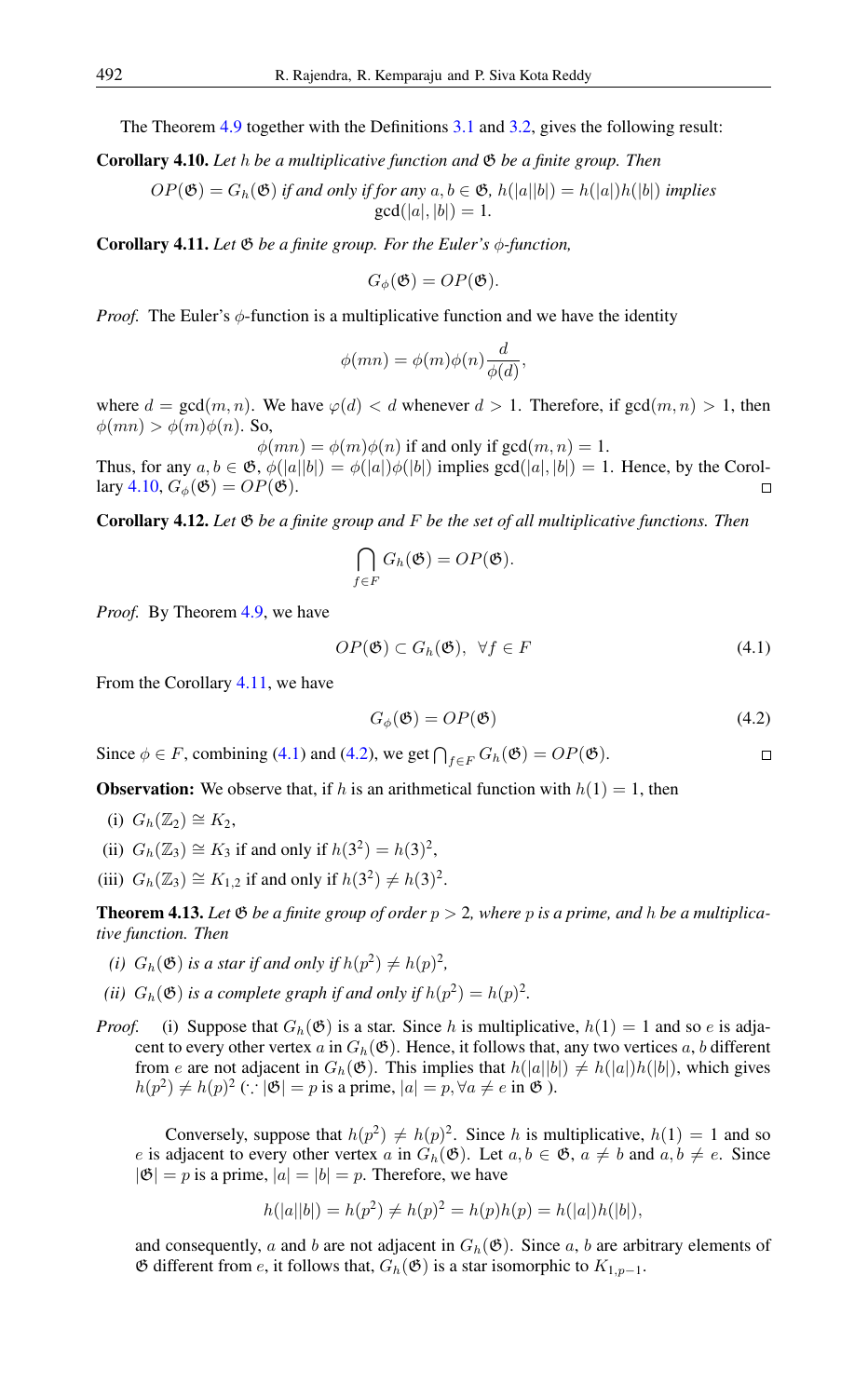(ii) Suppose that  $G_h(\mathfrak{G})$  is a complete graph. Since  $p > 2$ , there are at least two elements in  $\mathfrak{G}$ different from e. Let  $a, b \in \mathfrak{G}$ ,  $a \neq b$  and  $a, b \neq e$ . Since  $|\mathfrak{G}| = p$  is a prime,  $|a| = |b| = p$ . Since  $G_h$ ( $\mathfrak{G}$ ) is a complete graph, a and b are adjacent in  $G_h$ ( $\mathfrak{G}$ ) and so

$$
h(|a||b|) = h(|a|)h(|b|)
$$
  
\n
$$
\implies h(p^2) = h(p)h(p) = h(p)^2.
$$

Conversely, suppose that  $h(p^2) = h(p)^2$ . Since h is multiplicative,  $h(1) = 1$  and so e is adjacent to every other vertex a in  $G_h(\mathfrak{G})$ . Let  $a, b \in \mathfrak{G}$ ,  $a \neq b$  and  $a, b \neq e$ . Since  $|\mathfrak{G}| = p$  is a prime,  $|a| = |b| = p$ . Therefore, we have

$$
h(|a||b|) = h(p2) = h(p)2 = h(p)h(p) = h(|a|)h(|b|),
$$

and consequently, a and b are adjacent in  $G_h(\mathfrak{G})$ . Thus, it follows that, any two vertices in  $G_h(\mathfrak{G})$  are adjacent and consequently,  $G_h(\mathfrak{G})$  is a complete graph isomorphic to  $K_p$ .

The following two corollaries are immediate from the Theorem [4.13:](#page-4-4)

**Corollary 4.14.** Let  $\mathfrak{G}$  be a finite group of order  $p > 2$ , where p is a prime, and h be a multi*plicative function. Then*

- *(i)*  $diam(G_h(\mathfrak{G})) = 2$  *and*  $\chi(G_h(\mathfrak{G})) = 2$ *, if*  $h(p^2) \neq h(p)^2$ ;
- *(ii)*  $diam(G_h(\mathfrak{G})) = 1$  *and*  $\chi(G_h(\mathfrak{G})) = n$ *, if*  $h(p^2) = h(p)^2$ *.*

**Corollary 4.15.** Let  $\mathfrak{G}$  be a finite group of order  $p > 2$ , where p is a prime, and h be a multi*plicative function.*

*(i)* If  $h(p^2) \neq h(p)^2$ , the graph  $G_h(\mathfrak{G})$  has spectrum

eigen value 
$$
\rightarrow \begin{pmatrix} \sqrt{p-1} & 0 & -\sqrt{p-1} \\ 1 & p-2 & 1 \end{pmatrix}
$$
  
multiplicity  $\rightarrow \begin{pmatrix} 1 & 0 & -\sqrt{p-1} \\ 1 & p-2 & 1 \end{pmatrix}$ 

and its energy is  $\mathcal{E}(G_h(\mathfrak{G})) = 2\sqrt{3}$  $n-1$ .

(*ii*) If  $h(p^2) = h(p)^2$ , the graph  $G_h(\mathfrak{G})$  has spectrum (eigen values of adjacency matrix)

eigen value 
$$
\rightarrow
$$
  $\begin{pmatrix} p-1 & -1 \\ 1 & p-1 \end{pmatrix}$   
multiplicity  $\rightarrow$   $\begin{pmatrix} 1 & p-1 \\ 1 & p-1 \end{pmatrix}$ 

*and its energy is*  $\mathcal{E}(G_h(\mathfrak{G})) = 2(p-1)$ *.* 

<span id="page-5-0"></span>Theorem 4.16. *Let* G *be a finite group of order* n *and* h *be a multiplicative function. If* n *is a composite number that is not a power of a prime, then*  $G_h(\mathfrak{G})$  *is not a star.* 

*Proof.* Suppose that  $n$  is a composite number that is not a power of a prime. Then there exist two distinct prime divisors of n, say p and q. By Cauchy's theorem for finite abelian groups, there exist elements  $a, b \in \mathfrak{G}$  such that  $|a| = p$  and  $|b| = q$ . Clearly,  $gcd(p, q) = 1$  and since h is multiplicative, we have

$$
h(|a||b|) = h(pq) = h(p)h(q) = h(|a|)h(|b|).
$$

Therefore, a and b are adjacent in  $G_h(\mathfrak{G})$ . Since h is multiplicative,  $h(1) = 1$  and so e is adjacent to every other vertex in  $G_h(\mathfrak{G})$ . Therefore, there is a triangle (cycle of length 3) with vertices  $e, a, b$  in  $G_h(\mathfrak{G})$ . Hence,  $G_h(\mathfrak{G})$  is not a star.  $\Box$ 

By taking contrapositive of the Theorem [4.16,](#page-5-0) we have the following result:

**Corollary 4.17.** Let  $\mathfrak{G}$  *be a finite group of order* n *and* h *be a multiplicative function.* If  $G_h(\mathfrak{G})$ *is a star, then*  $n = p^k$ *, where* p *is a prime and*  $k \geq 1$ *.* 

By the proof of the Theorem [4.16,](#page-5-0) we have the following result: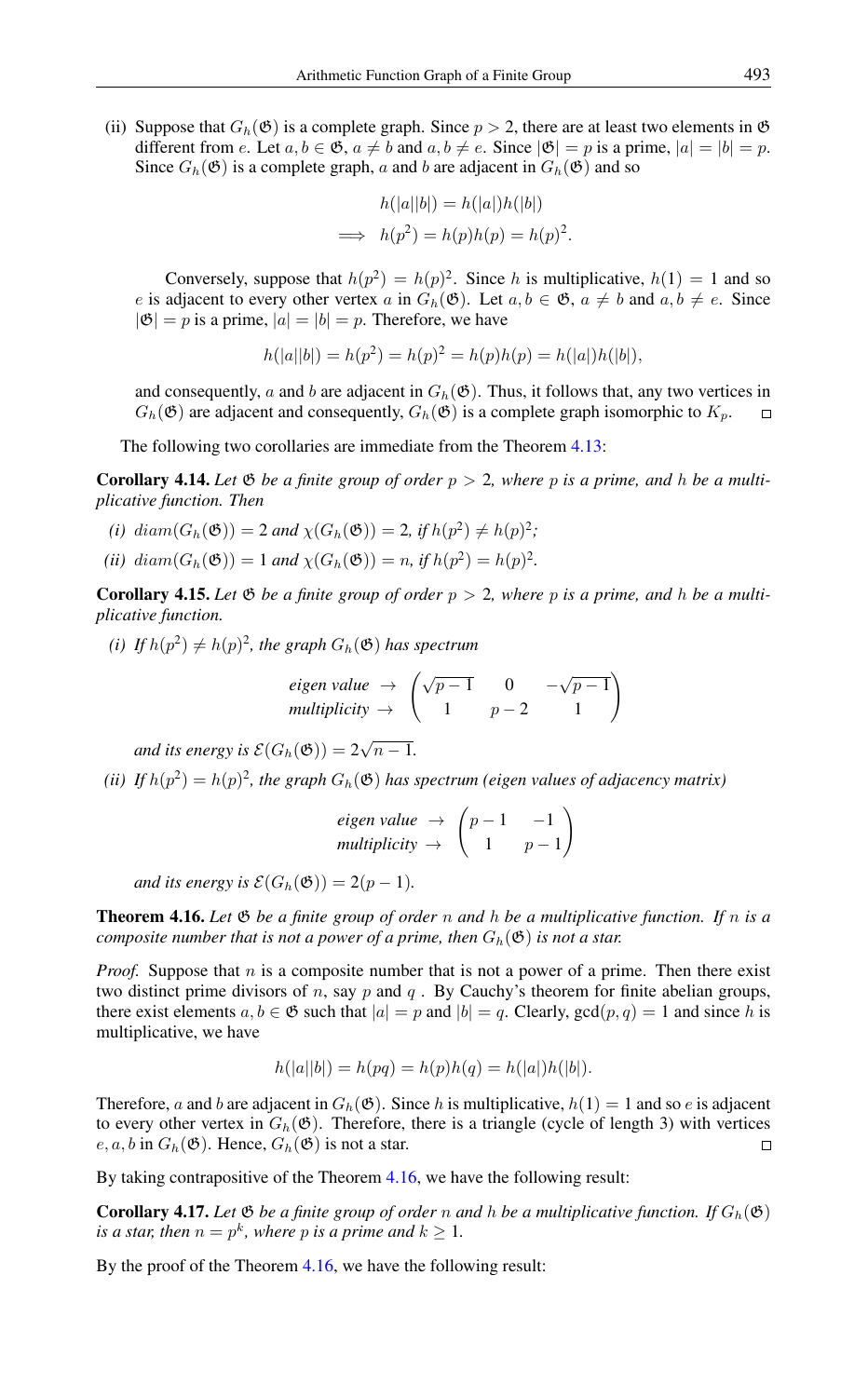Corollary 4.18. *Let* G *be a finite group of order* n *and* h *be a multiplicative function. If* n *is a composite number that is not a power of a prime, then*

- *(i)*  $G_h(\mathfrak{G})$  *has at least one triangle;*
- *(ii)*  $\chi(G_h(\mathfrak{G})) \geq 3$ .

**Theorem 4.19.** Let h be a multiplicative function such that  $h(r^2) \neq h(r)^2$  for any prime r. If  $\mathfrak{G}$ *is a non-abelian group of order* pq*, where* p *and* q *are distinct primes with* p < q*, then*

- *(i)*  $G_h(\mathfrak{G})$  *is a complete tripartite graph isomorphic to*  $K_{1,r,s}$ *, where* r *and s are the number of elements of order* p *and* q*, respectively;*
- *(ii)*  $\chi(G_h(\mathfrak{G})) = 3;$
- *(iii)*  $G_h(\mathfrak{G})$  *is non-planar of diameter* 2*.*

*Proof.* Suppose that  $\mathfrak{G}$  is a non-abelian group of order pq, where p and q are distinct primes  $p < q$ . Then  $p|(q-1)$ , the number of elements of G of order p is a multiple of q and the number of elements of G of order q is a multiple of p. Also, the order of any element other than e is either p or q. There exists elements x, y in  $\mathfrak{G}$  with  $|x| = p$  and  $|y| = q$ . Since, p, q are distinct primes, they are relatively prime. Since h is multiplicative, it follows that  $e, x, y$  are mutually adjacent in  $G_h(\mathfrak{G})$  and form a triangle. Let  $P = \{x \in \mathfrak{G} : |x| = p\}$  and  $Q = \{y \in \mathfrak{G} : |y| = q\}$ . Note that P and Q are non-empty sets. Also,  $\{e\}$ ,  $P$ ,  $Q$  are mutually disjoint maximal independent sets of  $G_h(\mathfrak{G})$ . We see that every vertex of each set of these three sets is adjacent to every vertex in the other two sets. Therefore,  $G_h(\mathfrak{G})$  is a complete tripartite graph isomorphic  $K_{1,r,s}$ , where  $r = |P|$  and  $s = |Q|$ , and consequently,  $\chi(G_h(\mathfrak{G})) = 3$ .

Since p and q are distinct primes with  $p < q$ , it follows that  $p \ge 2$  and  $q \ge 3$ . Since  $r = |P|$ is a multiple of q and  $s = |Q|$  is a multiple of p, we have  $r \ge 3$  and  $s \ge 2$ . Hence, the complete tripartite graph  $K_{1,r,s}$  is a non-planar graph of diameter 2. Therefore,  $G_h(\mathfrak{G})$  is non-planar of diameter 2.  $\Box$ 

### <span id="page-6-0"></span>References

- <span id="page-6-13"></span>[1] A. Adhikari and S. Banerjee, Prime coprime graph of a finite group, *Novi Sad J. Math.*, to appear.
- <span id="page-6-2"></span>[2] T. M. Apostol, *Introduction to Analytic Number Theory*, Springer, Germany, (1976).
- <span id="page-6-4"></span>[3] R. B. Bapat, *Graphs and matrices*, Universitext, Springer, (2010).
- [4] D. M. Burton, *Elementary number theory*, 7th ed., McGraw Hill Education (India), (2012).
- [5] N. Deo, *Graph Theory with Applications to Engineering and Computer Science*, Prentice-Hall of India, (2002).
- <span id="page-6-7"></span>[6] H. R. Dorbidi, A note on the coprime graph of a group, *Int. J. Group Theory*, 5(4) (2016), 17–22.
- <span id="page-6-3"></span>[7] F. Harary, *Graph Theory*, Addison Wesley, Reading, Mass, 1972.
- <span id="page-6-1"></span>[8] I. N. Herstein, *Topics in Algebra*, Second Ed., John Wiley & Sons, (2003).
- <span id="page-6-14"></span>[9] R. Jose and D. Susha, µ-Graph of a Finite Group, *International Journal of Mathematics Trends and Technology*, 67(1) (2021), 129–135.
- <span id="page-6-6"></span>[10] X. Ma, H. Wei and L. Yang, The coprime graph of a group, *Int. J. Group Theory*, 3(3) (2014), 13–23.
- <span id="page-6-10"></span>[11] R. Rajendra and P. S. K. Reddy, On general order prime graph of a finite group, *Proceedings of the Jangjeon Math. Soc.*, 17(4) (2014), 641–644.
- <span id="page-6-11"></span>[12] R. Rajendra, P. S. K. Reddy and Siddalingaswamy, On general order prime graph of a finite group-II, *Adv. Appl. Discrete Math.*, 17(4) (2016), 437–444.
- <span id="page-6-12"></span>[13] R. Rajendra, P. S. K. Reddy and K. V. Madhusudhan, Set-Prime Graph of a Finite Group, *Proceedings of the Jangjeon Math. Soc.*, 22(3) (2019), 455–462.
- <span id="page-6-8"></span>[14] R. Rajendra and P. S. K. Reddy, Some Results on Order Prime Graphs and General Order Prime graphs, *Proceedings of the Jangjeon Math. Soc.*, 24(2) (2021), 223–230.
- <span id="page-6-9"></span>[15] R. Rajendra, A. C. Chandrashekar, B. M. Chandrashekara, A note on energy of order prime graph of a finite group, *International Journal of Scientific and Engineering Research*, 7(5) (2016), 15–16.
- <span id="page-6-5"></span>[16] M. Sattanathan and R. Kala, An introduction to order prime graph, *Int. J. Contemp. Math. Sciences*, 10(4) (2009), 467–474.